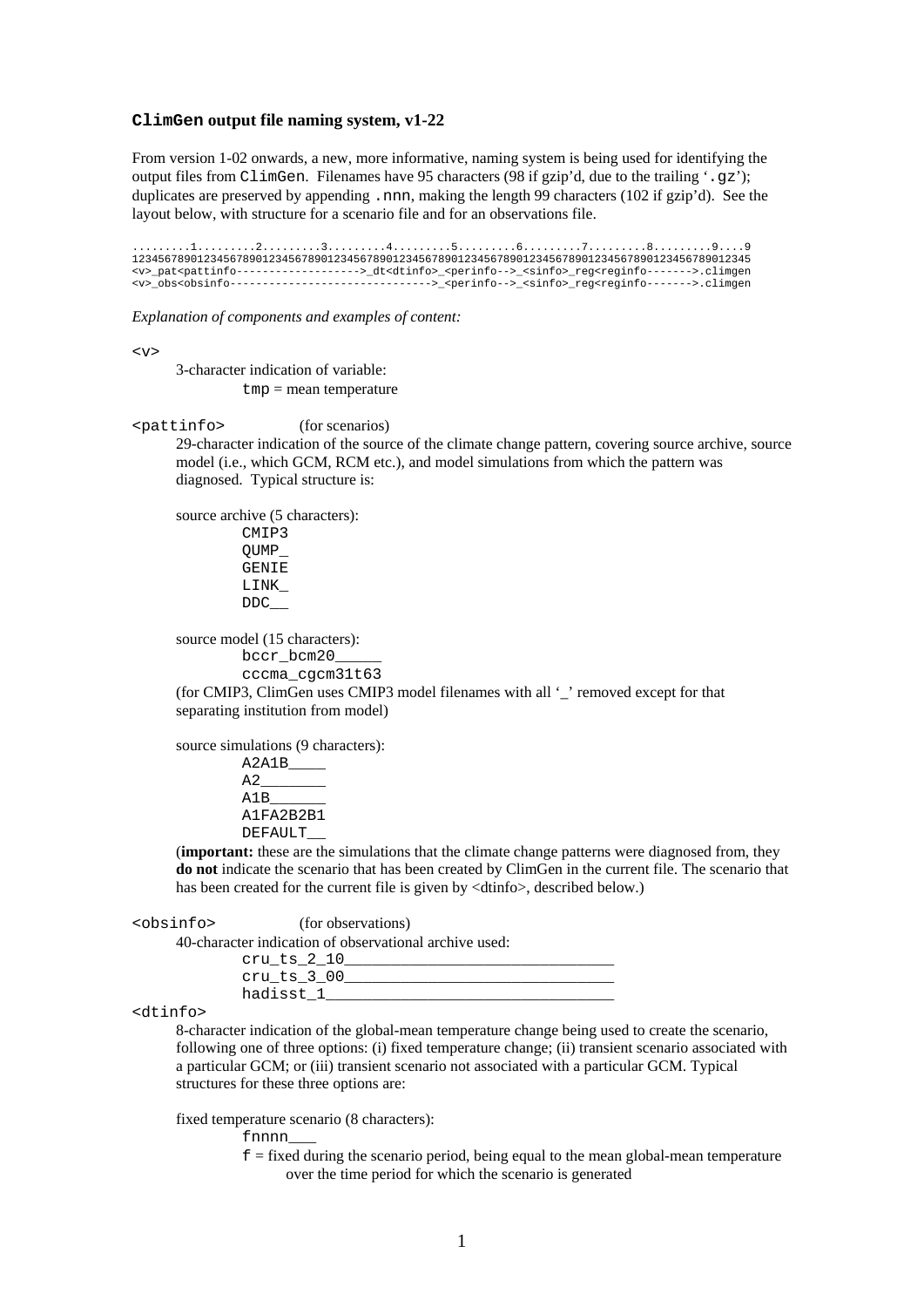nnnn = prescribed, fixed temperature change  $\times 100$  (e.g., 0050 = 0.5 K)

transient scenario associated with a particular GCM (8 characters): <sc><m>\_

|                                                                            | $<$ sc>                                                            |                                                                                                                                                                                 |  |
|----------------------------------------------------------------------------|--------------------------------------------------------------------|---------------------------------------------------------------------------------------------------------------------------------------------------------------------------------|--|
|                                                                            | A1FI<br>$=$                                                        | <b>SRES A1FI</b>                                                                                                                                                                |  |
|                                                                            | A1T<br>$=$                                                         | <b>SRES A1T</b>                                                                                                                                                                 |  |
|                                                                            | A1B<br>$=$                                                         | <b>SRES A1B</b>                                                                                                                                                                 |  |
|                                                                            | $A2$ <sub>—</sub><br>$=$                                           | SRES A2                                                                                                                                                                         |  |
|                                                                            | $B1$ <sub>___</sub><br>$=$                                         | <b>SRES B1</b>                                                                                                                                                                  |  |
|                                                                            | $B2$ <sub>___</sub><br>$=$                                         | <b>SRES B2</b>                                                                                                                                                                  |  |
|                                                                            | RC26<br>$=$                                                        | RCP2.6 (also known as RCP3-PD)                                                                                                                                                  |  |
|                                                                            | RC45<br>$=$                                                        | <b>RCP4.5</b>                                                                                                                                                                   |  |
|                                                                            | $RC6 =$                                                            | RCP <sub>6</sub>                                                                                                                                                                |  |
|                                                                            | RC85<br>$=$                                                        | <b>RCP8.5</b>                                                                                                                                                                   |  |
|                                                                            | $<$ m $>$                                                          |                                                                                                                                                                                 |  |
|                                                                            |                                                                    | $GG1$ = the actual GCM (same as used for the patterns) simulation for this scenario                                                                                             |  |
|                                                                            | $GGM =$ the mean of all GCMs in the same archive for this scenario |                                                                                                                                                                                 |  |
|                                                                            |                                                                    | $MG1 = MAGICC5.2$ tuned to the actual GCM used for the patterns, then run for this                                                                                              |  |
|                                                                            | scenario                                                           |                                                                                                                                                                                 |  |
|                                                                            | scenario                                                           | $M61 = MAGICC6.0$ tuned to the actual GCM used for the patterns, then run for this                                                                                              |  |
|                                                                            |                                                                    | $MGM =$ the mean of MAGICC simulations for this scenario with tuning to all GCMs in<br>the same archive                                                                         |  |
|                                                                            |                                                                    | MLL, MLM, MML, MHH, etc. = MAGICC with low, medium and high options for climate                                                                                                 |  |
|                                                                            |                                                                    | response and for carbon-cycle feedback strength, or any other options according                                                                                                 |  |
|                                                                            |                                                                    | to the data base of global-mean temperatures available within ClimGen.                                                                                                          |  |
|                                                                            |                                                                    |                                                                                                                                                                                 |  |
|                                                                            |                                                                    | transient scenario not associated with a particular GCM (8 characters): s <scen>_<br/><scen> can take many forms, see the "globaltemperaturetable.txt" for a more</scen></scen> |  |
|                                                                            |                                                                    | complete list of options, linked to particular projects. Some examples are:                                                                                                     |  |
|                                                                            | A1B 25                                                             | A1B shape but scaled to 2.5 K warming in 2050 (from the<br>$=$                                                                                                                  |  |
|                                                                            |                                                                    | NERC QUEST GSI project)                                                                                                                                                         |  |
|                                                                            | A1Br41                                                             | A1B with 2016 peak emissions, followed by 4%/yr reduction<br>$=$                                                                                                                |  |
|                                                                            |                                                                    | to a low stabilised level, from the median of an ensemble of MAGICC5.2                                                                                                          |  |
|                                                                            |                                                                    | simulations (from the DECC/Defra AVOID project)                                                                                                                                 |  |
|                                                                            |                                                                    |                                                                                                                                                                                 |  |
| <perinfo></perinfo>                                                        |                                                                    |                                                                                                                                                                                 |  |
|                                                                            |                                                                    | 11-character indication of the period covered and the temporal averaging applied:                                                                                               |  |
|                                                                            |                                                                    | $20392054$ ann = one value per year, from 2039 to 2054 inclusive                                                                                                                |  |
|                                                                            |                                                                    | $20102099$ dec = non-overlapping decadal means from 2010 to 2099                                                                                                                |  |
|                                                                            |                                                                    | $20102099y30$ = non-overlapping 30-year means from 2010 to 2099                                                                                                                 |  |
|                                                                            |                                                                    | note that the last 3 characters are read from the user-provided slice. spec file.                                                                                               |  |
|                                                                            |                                                                    |                                                                                                                                                                                 |  |
| <seinfo></seinfo>                                                          |                                                                    |                                                                                                                                                                                 |  |
|                                                                            |                                                                    | 7-character indication of the output months and seasons, read from the user-provided seas. spec                                                                                 |  |
|                                                                            |                                                                    | file. Many possibilities, here are some examples:                                                                                                                               |  |
|                                                                            | monthly                                                            |                                                                                                                                                                                 |  |
|                                                                            | seasons                                                            |                                                                                                                                                                                 |  |
|                                                                            | $j$ ja_____                                                        |                                                                                                                                                                                 |  |
|                                                                            |                                                                    |                                                                                                                                                                                 |  |
| <reginfo></reginfo>                                                        |                                                                    |                                                                                                                                                                                 |  |
|                                                                            |                                                                    | 16-character indication of the region(s) covered within the output file, read from the user-provided                                                                            |  |
| space. spec file. Many possibilities, here are some examples:<br>landboxes |                                                                    |                                                                                                                                                                                 |  |